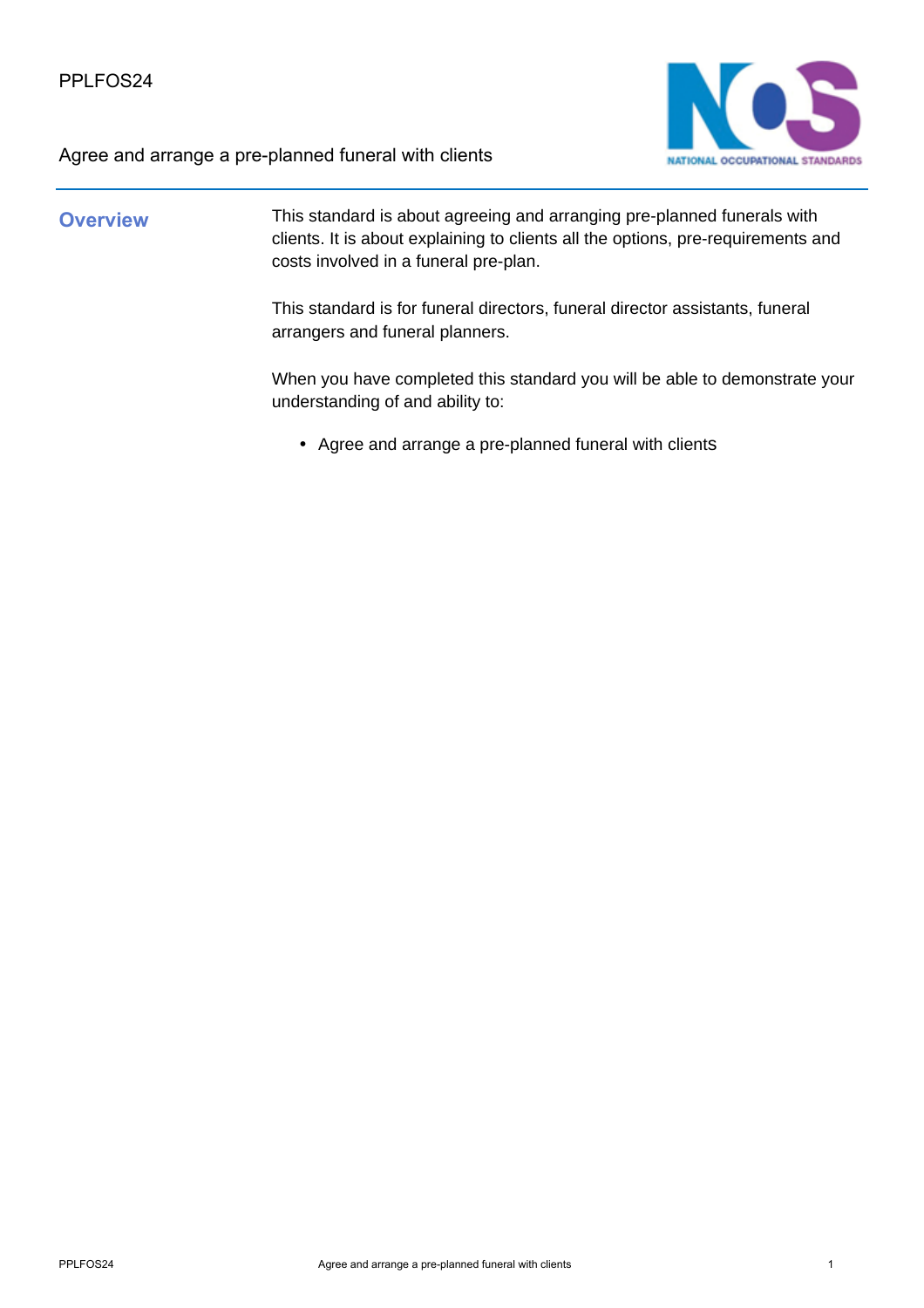

#### **Performance criteria**

*You must be able to:* 1. comply with the relevant legislation and your funeral businesses' policy, procedures and codes of practice when arranging to meet with clients who want to discuss pre-planned funeral options 2. explain the purpose, benefits and value to the client of a pre-planned funeral

> 3. reassure the client of confidentiality and follow relevant codes of practice, legislation and your funeral business's policies and procedures for maintaining confidentiality

4. explore with the client the range of options offered by your funeral business for a pre-planned funeral

- 5. explain all the funeral plan costs including:
- additional costs not covered by the plan
- staged payment options or payment up front
- payment on death

6. calculate the all funeral plan costs incurred in connection with preplanned funerals

7. inform clients about the financial legislation and cooling off periods relating to payments and agreements

8. present and discuss alternative options if the client's expectations alter during the funeral pre-planning process

9. adjourn the meeting and provide further contact information when clients cannot reach an immediate decision,

10. follow your funeral business' procedures when a client agrees and confirms the pre-funeral plan

11. record all required details for setting up finance arrangements with the client using your funeral business' and relevant third party financial documentation

12. provide the client with your funeral business' documentation and relevant financial information when they have agreed a funeral pre-plan 13. use effective closing techniques to bring a funeral pre-plan meeting to a satisfactory end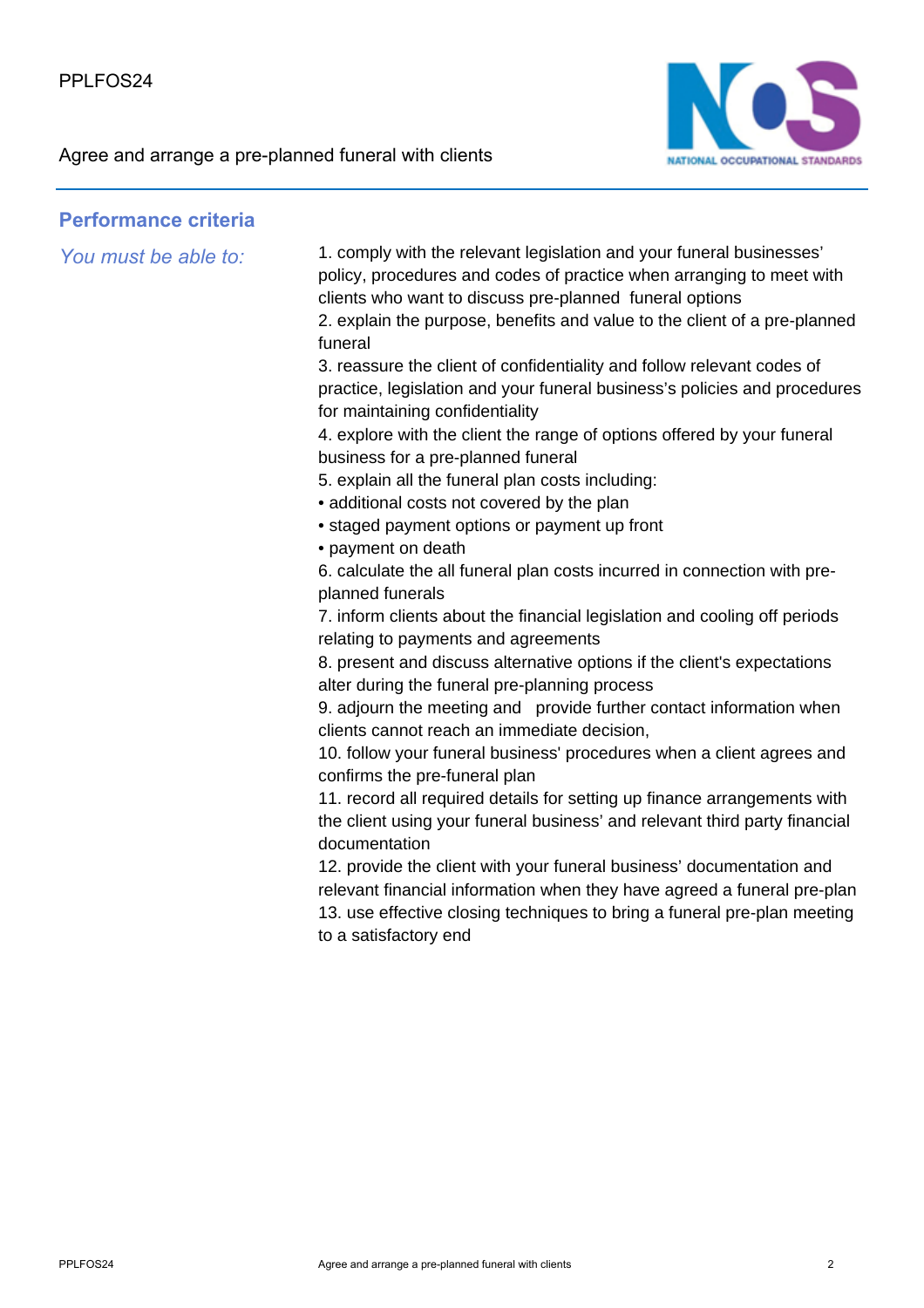

## **Knowledge and understanding**

*You need to know and understand:*

- 1. the relevant legislation and your funeral business' policies, procedures and codes of practice for meetings with clients who want to arrange a funeral pre-paid funeral plan
- 2. the purposes, benefits and value to both the client and your funeral business of having a pre-planned funeral
- 3. why confidentiality is important to the client and your funeral business
- 4. the relevant legislation that cover confidentiality of client information
- 5. the full range of pre-planned funeral arrangement options offered by your funeral business
- 6. the payment terms and financial arrangements of pre-planned funerals offered by your funeral business
- 7. why clients need to know about the financial legislation and cooling off periods relating to payments and agreements
- 8. when to adjourn meetings when clients cannot decide on a pre-planned funeral
- 9. why you need to confirm all the pre-planned funeral details before agreeing a funeral pre-plan with client
- 10. how to calculate the funeral plan costs and confirm with clients their understanding of additional costs that can be incurred
- 11. what is the financial legislation covering financial arrangements between your funeral business and the client
- 12. how to provide relevant written confirmation to the client reflecting their requirements effective closing techniques to bring meetings to an end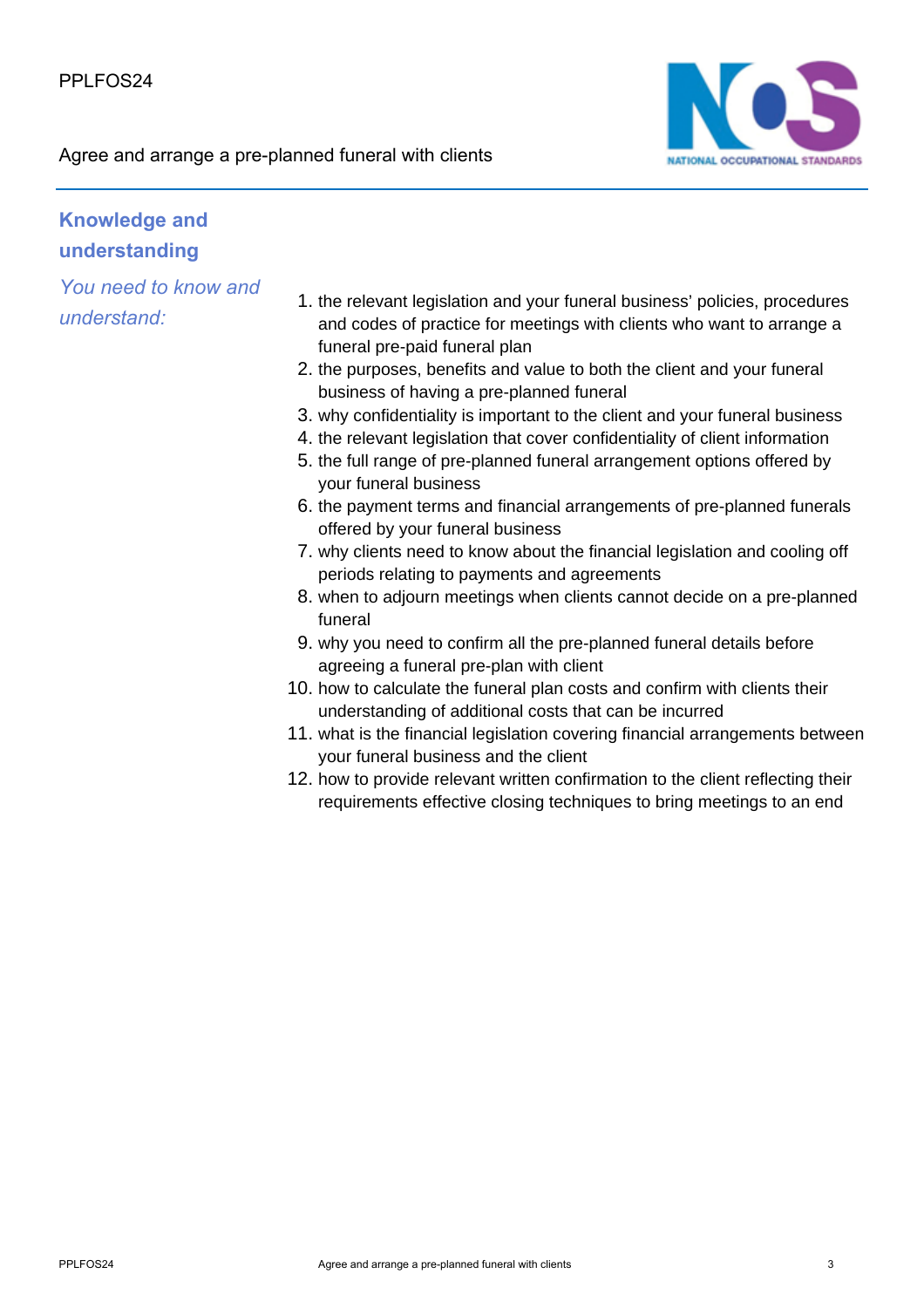

### Scope/range Client

- 1.1 Those with terminal illness or short life expectancy
- 1.2 Those who are pre-planning for requirements in the medium to long term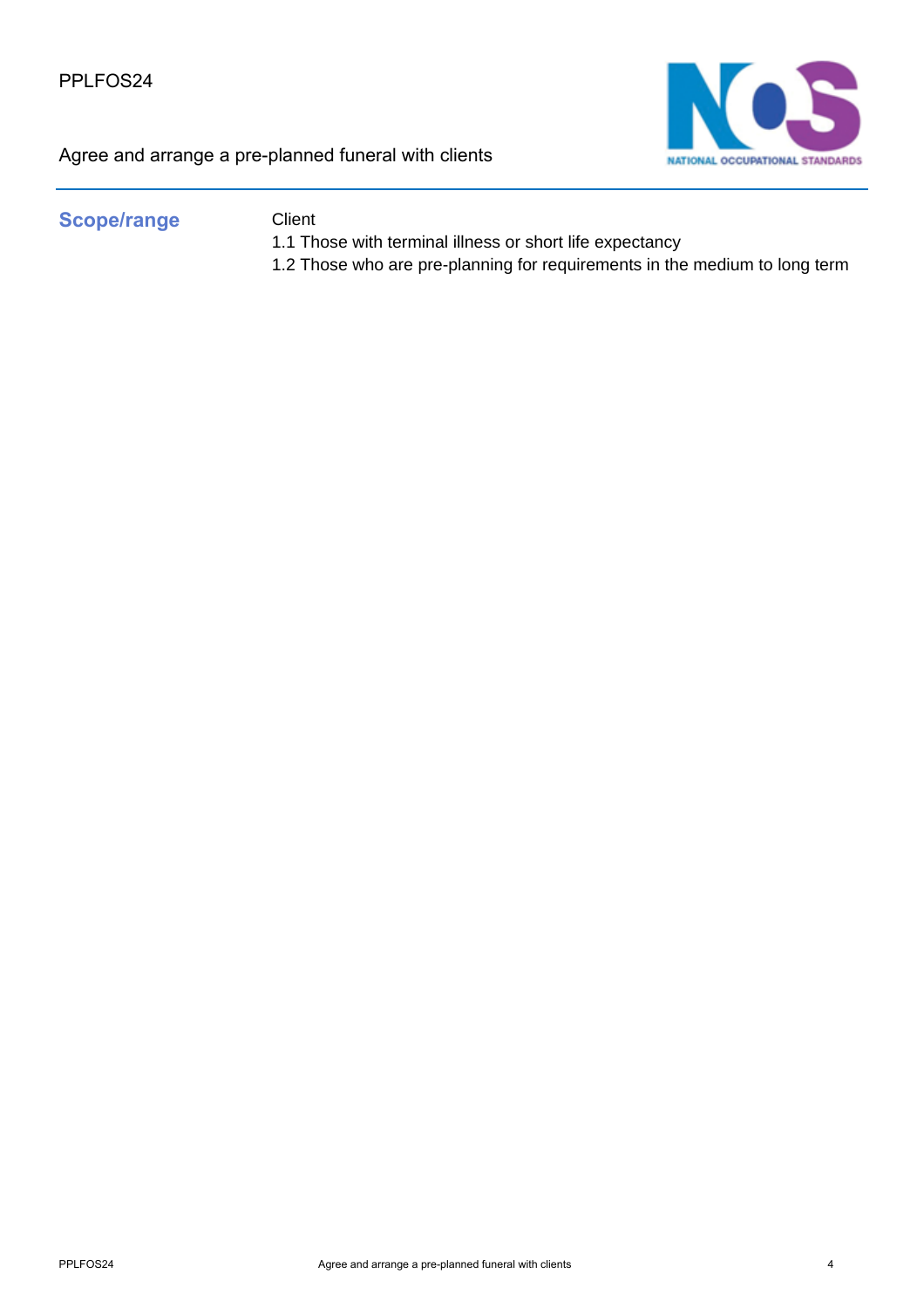

#### **Links to other NOS** The standards in the funeral operations suite should be complemented by pan-sector standards such as working relationships, business, administration and resource management, as well as any other specific requirements of the employer.